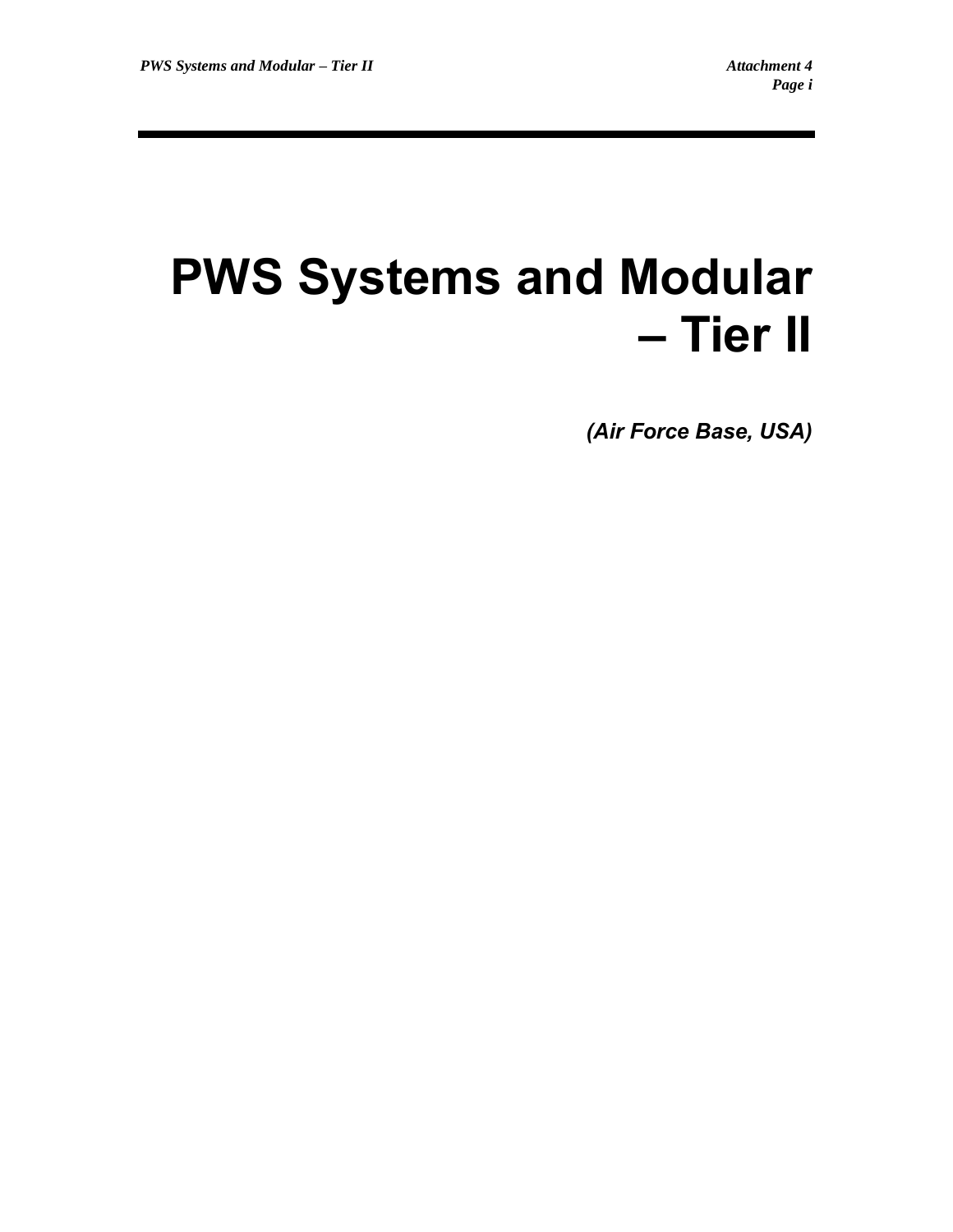#### Table of Contents

#### **Section**

| Section. |  |
|----------|--|
|          |  |
|          |  |
|          |  |
|          |  |
|          |  |
|          |  |
|          |  |
|          |  |
|          |  |
|          |  |
|          |  |
|          |  |
|          |  |
|          |  |
|          |  |
|          |  |
|          |  |
|          |  |
|          |  |
|          |  |
| 10.0     |  |
| 11.0     |  |
| 12.0     |  |

# **Revision History**

| <b>Author Name</b>      | Date          | <b>Reason For Changes</b>                                                                                                      | <b>Version</b> |
|-------------------------|---------------|--------------------------------------------------------------------------------------------------------------------------------|----------------|
| M. Roppe                | 8 Dec 11      |                                                                                                                                | 1 draft        |
| J. Holbrook             | 18 Apr 12     | <b>Update/Finalize for Draft RFP</b>                                                                                           | $\overline{2}$ |
| K. Herstine             | 10 May 12     | Updated/Finalize for Final RFP                                                                                                 | 3              |
| K. Herstine             | 18 June 12    | Updated                                                                                                                        | $\overline{4}$ |
| K. Herstine/M. Peterson | 25 June 2012  | Updated                                                                                                                        | 5              |
| M. Peterson             | 28 June 2012  | <b>Inspection/Acceptance Checklist</b><br>Update                                                                               | 6              |
| J. Gallagher            | 22 Jan 2014   | Admin changes. "COR" to "Gov<br>Acceptor", Deleted cost reimbursement<br>language in 3.2.2, changed ESG<br>references to AFICA | $\overline{7}$ |
| J. Gallagher            | 17 April 2014 | Adds paragraph 11.0 regarding data<br>reporting                                                                                |                |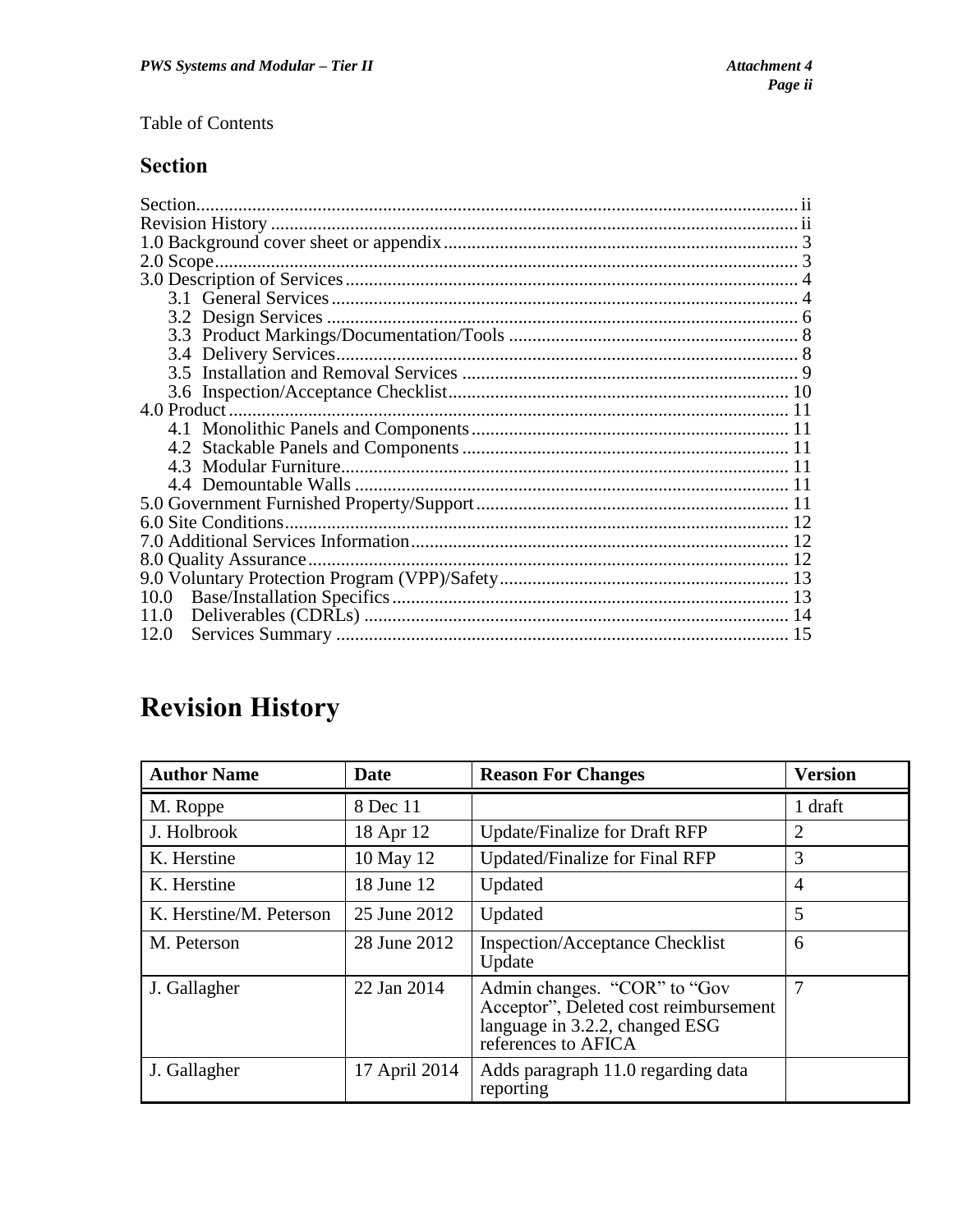### **1.0 Background cover sheet or appendix**

Complete as Appropriate for each individual acquisition.

### **2.0 Scope**

As directed by SAF/AQC mandatory use letter dated (TBD), this project will be bid using standard typical configurations. Any variation from the typical configuration will be documented in paragraphs **TBD** and **TBD** below. Not to exceed pricing has been previously established by the Tier I manufacturer for each typical as well as for design, delivery and installation services, but the contractor in this case, an authorized Tier II dealer of said manufacturer, may choose to propose lower pricing.

For this project we require the following typical(s): (Include details here).

Typical (1): (state SubCLIN here) Adds/Modifications: *(state any addition or modification numbers here)* Typical (2): (state SubCLIN here) Adds/Modifications: *(state any addition or modification numbers here)* Typical (3): (state SubCLIN here) Adds/Modifications: *(state any addition or modification numbers here)* Etc…

For this project we require the following lineal feet of Demountable walls: *(Include lineal feet here).*  For this project, the finish on the Demountable walls shall be: *(include specific details of paint, fabric, glass).* 

For this project, Demountable walls shall include *(include specific quantity, size and type here)* doors. For this project Demountable walls shall include *(include specific quantity, size and type here)* windows.

Once the contract has been awarded, it becomes the responsibility of the contractor to validate the actual site conditions as well as any specific programming needs of the customer. Even with Air Force efforts to standardize furnishings under this program, design work after evaluation of Tier II proposals could reveal that the number of cubicles may require a small adjustment. In no case shall prices exceed the Not-to-Exceed (NTE) amount established in the Tier I contract. It is understood that the actual site parameters or certain customer requirements may deviate from the standard typical layouts; therefore any deviation that causes an increase in the price submitted during the bid process must be documented in writing and submitted to the Contracting Officer for review, along with a floorplan reference to show just cause. A final furniture layout and Bill of Materials (BOM) will then be provided that meets the customer requirements and accommodates the physical environment. Design parameters and expectations are followed in Section 3.2.

See Attachment XX for a plan view and isometric layout of each typical workstation, along with a description of sizes and components included.

For any Demountable Walls, a lineal foot expectation will be included along with the anticipated wall materials such as paint, fabric, wood or glass, as well as number of doors or windows to be included.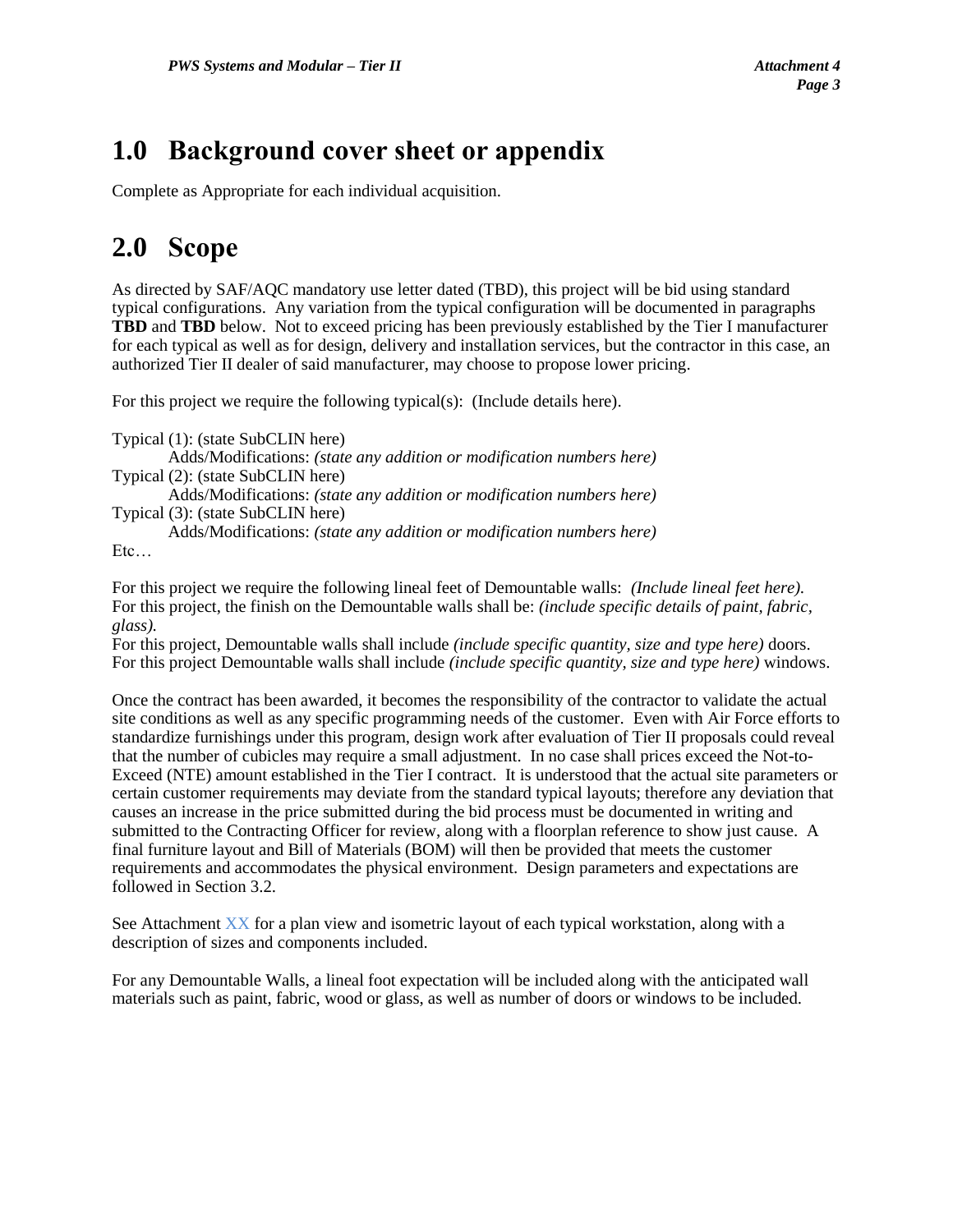### **3.0 Description of Services**

#### **3.1 General Services**

Coordination and management of all new product, equipment and people required to create, deliver and install new systems and modular furniture within an Air Force location. This includes ongoing servicing of any items defective due to manufacturing error as well as for replacement or repair of any damaged item after purchase.

- **3.1.1** The contractor shall perform tasks on Systems/Modular Furniture in accordance with the requirements stated in this section and Contract (#TBD based upon manufacturer of successful offeror).
- **3.1.2** The contractor shall be responsible for all personnel, equipment, tools, materials, supervision, storage, assembly, transportation, incidentals and all other items and services necessary to provide and install systems and modular furniture.
- **3.1.3** The contractor shall be knowledgeable of and shall comply with all applicable federal, state, and local laws, codes, permits, DoD, AF, and base requirements and instructions required for the performance of the duties in this Performance Work Statement (PWS).
- **3.1.4** The contractor shall ensure policies and procedures are established that protect the safety and welfare of customers, employees, and the community to minimize or eliminate safety or environmental risks. These policies shall be in compliance with Federal and Installation policies and procedures.
- **3.1.5** The contractor shall provide a contract manager who shall be responsible for the performance of the work. The name of this person and an alternate or alternates who shall act for the contractor when the manager is absent shall be designated in writing to the Contracting Officer (CO) within 10 days after contract award. The contract manager or alternate shall have full authority to act for the contractor on all contract matters relating to the daily operations of this contract on the installation.
- **3.1.6** The contractor shall provide a Project Manager with a minimum of 5 years of experience installing your company's product, responsible for project site management, scheduling, coordination and technical assistance to the Air Force representative as required throughout the project. Resumes and letters of intent shall be provided upon request.
- **3.1.7** Reserved **3.1.8** All contra
- **3.1.8** All contractors shall submit a complete list of personnel in accordance with installation policy, including deliverymen, who will be expected to work on the installation. This list will contain Privacy Act information as required as well as the expectation that each individual will be able to present a current and valid state identification, to meet local Air Force security requirements. (Please note that many installations require this information be coordinated days in advance).
- **3.1.9** The contractor shall not employ persons for work on this contract if such employee is identified to the contractor by the CO as a potential threat to the health, safety, security, general well-being or operational mission of the installation and its population. Contractor personnel shall present a neat appearance and be easily recognized as contractor employees.
- **3.1.10** The contractor shall be an authorized dealer of the specific Systems and Modular furniture manufacturers specified on the project.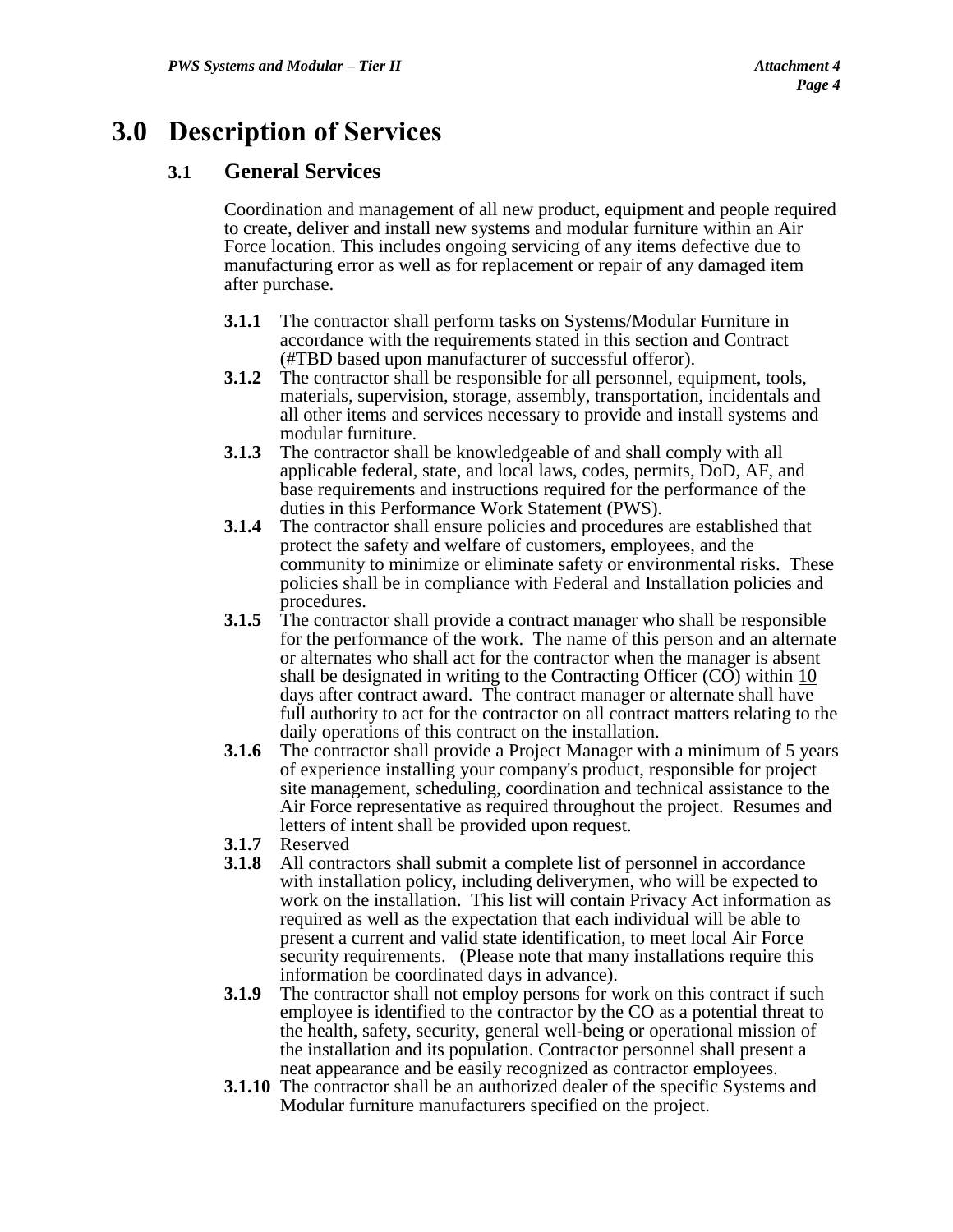- **3.1.11** The vendor shall manage ordering, shipment, delivery and installation of all new furniture from manufacturer to final acceptance by the designated Government Acceptor.
- **3.1.12** The contractor shall provide customer service during normal duty hours, 0730-1630 hours, Monday through Friday; except for federal holidays.
- **3.1.13** Recognized US Federal Holidays are as follows: New Year's Day, Martin Luther King Day, Presidents Day, Memorial Day, Independence Day, Labor Day, Columbus Day, Veterans Day, Thanksgiving and Christmas. If the holiday falls on a Saturday, it is observed on Friday. If the holiday falls on Sunday, it is observed on Monday.
- **3.1.14** When the contractor desires to work other than standard times, a written request shall be submitted to the Government Acceptor for approval. Written approval from the Contracting Officer must be received before proceeding with the work. The request shall be submitted at least five (5) work days prior to the proposed performance of work, and it shall indicate the day/days, time/amount of work, and reason why performance is necessary during nonstandard hours.
- **3.1.15** The contractor shall provide alternate work locations for employees or allow employees to take vacation during designated Government nonwork days or other periods where government offices are closed.
- **3.1.16** All Air Force inquiries shall be responded to by a contractor representative within two business days.
- **3.1.17** Meetings may periodically be held between top level base personnel and contractor management to discuss contract status. The CO will notify the contractor in writing in advance of the place and time of required meetings.
- **3.1.18** Vehicle registration, proof of insurance and a valid driver's license shall be presented to gain base access.
- **3.1.19** The contractor shall be responsible for coordination of an escort through any controlled areas through the assigned Government Acceptor.
- **3.1.20** Lost vehicle and entry passes shall be reported immediately to the Security Police as well as the Government Acceptor in accordance with the local security forces policy.
- **3.1.21** The contractor shall be responsible for any storage of all new systems/modular/demountable wall furniture, components, parts and assemblies prior to and during installation in accordance with the agreed upon delivery schedule.
- **3.1.22** Limited travel may be required on occasion. Overall travel costs shall not exceed 5% of the total bid. Travel to other government or commercial facilities may be required. All travel requirements and itineraries shall be approved by the designated Government Acceptor. All travel shall be on a cost reimbursable basis in accordance with the Joint Federal Travel Regulation (JET).
- **3.1.23** The contractor shall maintain the capability to surge in the event of unforeseen circumstances such as extended duty hours, travel, classes and education, and mission related surges.
- **3.1.24** The contractor shall maintain continuity between the support operations at *(State location)* and all other assigned performance locations and the contractor's corporate offices. The contractor shall provide the necessary resources to manage and administer the contract. The contractor shall, as a minimum, maintain a single point of contact for this effort to be available in person to the *(Organization TBD)*, during the same business day.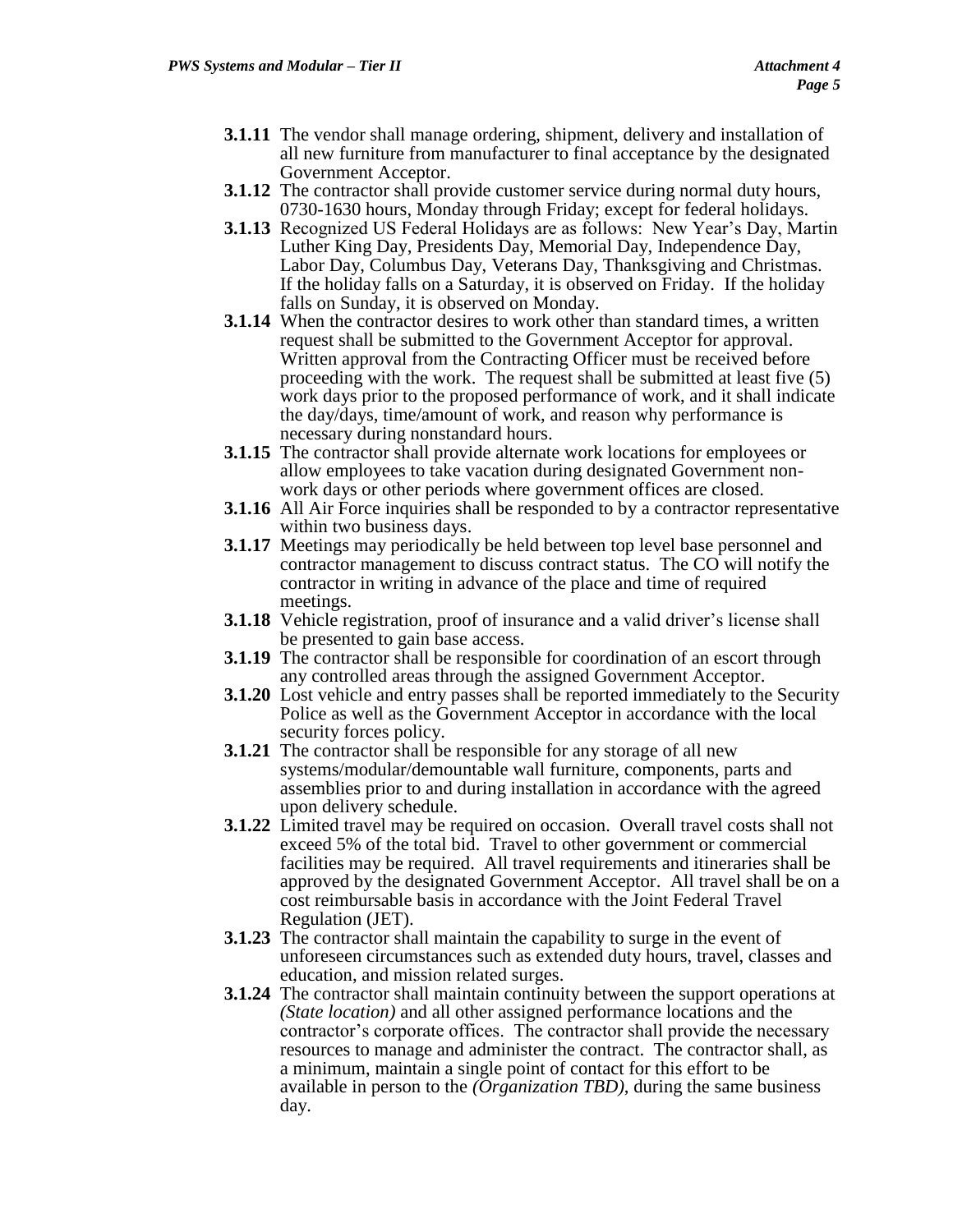- **3.1.25** The contractor shall provide for the management and support of personnel, to include: making necessary arrangements for employees required to travel; supporting personnel co-located on *(State location)* and other locations specified with additional resources, expertise, advice; necessary infrastructure to support work to be accomplished off-base; conducting personnel meetings; providing administrative support for employees in a timely fashion; and providing facility and staff security requirements.
- **3.1.26** All personnel attending meetings, answering Government telephones, and working in other situations where their contractor status is not obvious to third parties are required to identify themselves as such to avoid creating an impression that they are Government officials. They must also ensure that all documents or reports produced by contractors are suitably marked as contractor products or that contractor participation is appropriately disclosed.

#### **3.2 Design Services**

Providing professionals versed in programming, space planning and product specification, able to communicate product capabilities to the customer, to ensure products purchased meets the requirements.

- **3.2.1** As a part of the request for proposal/quote process, the contractor will bid a set of typical to provide a Not-to-exceed price upon which the award will be based. Following award, within parameters specified below, a complete design that takes into account site condition considerations, as well as information gathered during initial customer review, shall be provided.
- **3.2.2** In no case should prices exceed the Not-to-exceed amounts set forth in the Tier I contract applicable to the Tier II contract dealer.
- **3.2.3** The contractor shall be able to provide design services, including space planning, site verification, material selection and programming as necessary for each project.
- **3.2.4** The contractor shall define and furnish the necessary hardware, software, and all other equipment necessary to accomplish design tasks. Standard equipment in addition to the hardware and software shall include but not necessarily be limited to: reproduction machines, plotters, paper, pencils, fax machines, and office furniture.
- **3.2.5** The contractor shall be responsible for collection of information relevant to the design of a space. Examples could include personnel interviews, questionnaires and walk-through inspections of the facility.
- **3.2.6** Services shall include site evaluation to ensure proper fit of the new furniture within the given space and that all structural and other anomalies are taken into account.
- **3.2.7** The contractor is responsible for notifying the Government Acceptor of all power requirements regarding location of communication, LAN and power junction boxes. The user will be responsible for cabling as well as providing and locating those junction boxes within 4'-0" of the ceiling penetration of the power pole location provided by the contractor.
- **3.2.8** Design shall ensure that power poles do not protrude into main walkways.<br>**3.2.9** Design shall ensure that all outlets included in the design are accessible to
- **3.2.9** Design shall ensure that all outlets included in the design are accessible to the user, free and clear of obstacles.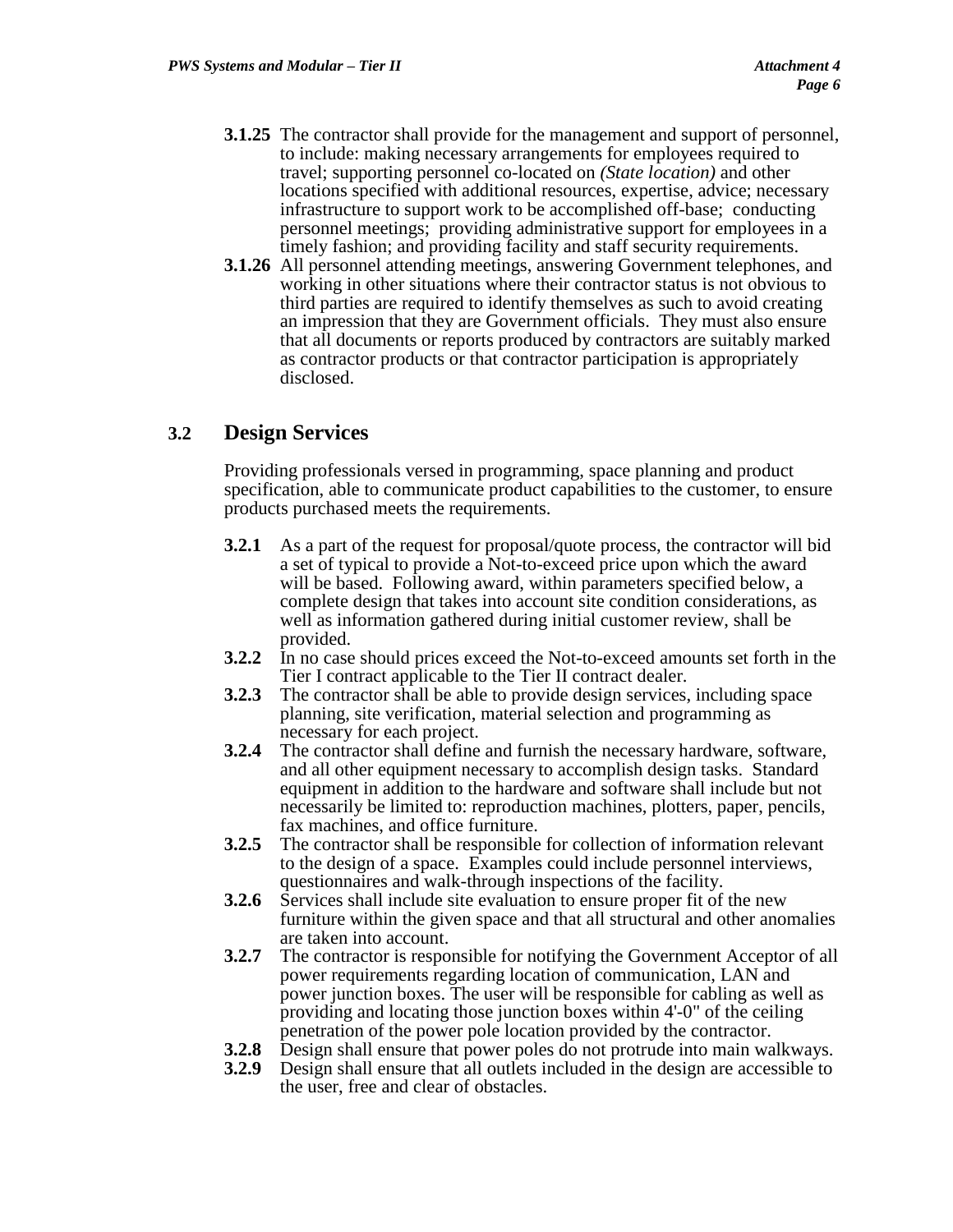- **3.2.10** Design shall not allow more than four cubicles to be served by a single circuit.
- **3.2.11** Design shall ensure that no more than two duplex outlets (four plug in points) are put onto the same circuit.
- **3.2.12** Design shall ensure that no existing wall outlets or thermostats are covered or concealed by panels or other systems furniture components.
- **3.2.13** Design shall consider utilize wall mounted applications where possible.
- **3.2.14** Reserved
- **3.2.15** All designs of furniture layouts, including original designs and any subsequent redesigns, must be accomplished by, qualified professional Interior Designers with a four (4) year Interior Design degree and three years experience using software similar to that proposed for this contract. Resumes and letters of intent shall be provided for these employees.
- **3.2.16** The contractor shall meet with the Government Acceptor and/or Government Project Manager to review the installation drawings prior to submission of a final price quote.
- **3.2.17** The contractor shall provide additional drawings of furniture layouts, if requested by base organizations on a non-rewritable CD or DVD in both .dwg and .pdf formats unless otherwise specified in the contract.
- **3.2.18** The hardware/software shall perform computerized inventory, computer aided design, automated take-off function, and report generation for all product purchased. The software for this contract shall be compatible software for AutoCAD and Microstation. The software shall be fully compatible with Microsoft Windows, the most current version.
- **3.2.19** Design service shall include an initial complete design with up to two additional revisions prior to final approval.
- **3.2.20** Designs of each location shall include a Basic component floor plan sheet in which all systems furniture and workstation is tagged: to include graphic symbols for all major hanging components (flipper cabinets, shelves, task lights, tack boards, work surfaces, drawers, etc.) as determined by the government. This design sheet shall include station numbers and movable wall and associated product locations, in  $1/4" = 1'$ -0" scale.
- **3.2.21** Designs of each location shall include a Panel and Hardware Layout sheet: to include all finish colors and fabrics, panel widths (30", 36", 42", etc.), in  $1/4$ " = 1'0" scale, in addition to display hardware, keys and locksets shall be included.
- **3.2.22** Design sheet layouts of each location shall include a Furniture Power Distribution sheet in  $1/4$ " = 1'0" scale to include: the location of all new powered panels, powered components, receptacles, communication ports, power poles, powered raceways, base electrical feeds and building connection points.
- **3.2.23** Design/redesign timelines shall be expected:
	- 3.2.23.1 Design sheet layouts for all phases of design (initial, revisions and final) of 1-10 workstations shall be received within 3 business days unless otherwise directed in the contract.
	- 3.2.23.2 Design sheet layouts for all phases of design (initial, revisions and final) of 11-25 workstations shall be received within 5 business days unless otherwise directed in the contract.
	- 3.2.23.3 Design sheet layouts for all phases of design (initial, revisions and final) of 26-50 workstations shall be received within 7 business days unless otherwise directed in the contract.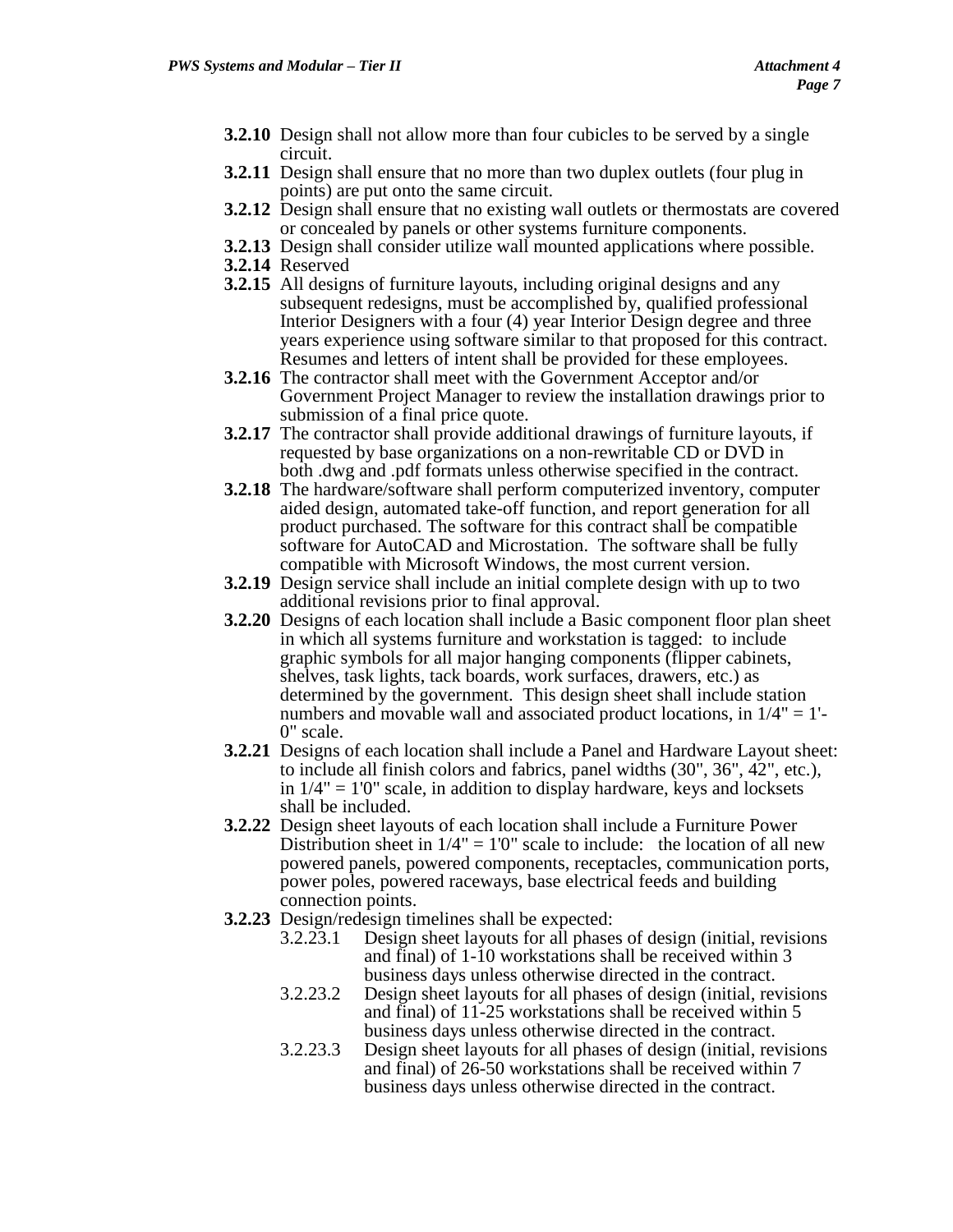- 3.2.23.4 Design sheet layouts for all phases of design (initial, revisions and final) of 51-100 workstations shall be received within 10 business days unless otherwise directed in the contract.
- 3.2.23.5 Design sheet layouts for all phases of design (initial, revisions and final) of 101-200 workstations shall be received within 15 business days unless otherwise directed in the contract.
- 3.2.23.6 Design sheet layouts for all phases of design (initial, revisions and final) of 200+ workstations shall be received within 20 business days unless otherwise directed in the contract.
- **3.2.24** Within ten (10) workdays after the final design has been accepted by the base requesting organization, a bill of materials detailing all new inventory, and (3) copies of all plans including basic floor plan, movable wall, panel and electrical layouts will be provided to the Government Acceptor for the project.
- **3.2.25** The contractor shall maintain an updated, automated master copy of all furniture layouts, (designs/redesigns) accomplished under this contract for the duration of the warranty, after government acceptance of the project.
- **3.2.26** Drawing changes required to a layout due to contractor errors or omissions shall be the responsibility of the contractor and the corrected drawing and bill of materials shall be delivered to the government within three calendar days of the request.
- **3.2.27** Contractor shall provide the base or requiring location a copy the installation drawings and bill of materials via mutually agreed upon electronic media.
- **3.2.28** Contractor shall make the government aware of any discrepancies to existing conditions not previously identified.
- **3.2.29** Design shall conform to the parameters established in the Architectural Barriers Act regarding accessibility of persons with disabilities.

#### **3.3 Product Markings/Documentation/Tools**

Items used after product acceptance used to identify or modify a particular product.

- **3.3.1** All documentation (Owner's manuals, warranty information, assembly instructions, maintenance and care instructions, operating instructions, etc.) shall be provided to and reviewed with the Government Acceptor and/or Government Project Manager upon completion of the installation.
- **3.3.2** Special assembly tools (security hardware wrench, spare parts provided with the furnishings, etc.) shall be provided to the Government Acceptor and/or Government Project Manager prior to final Government acceptance of products and services.

#### **3.4 Delivery Services**

Transportation of all new products, loading, unloading, storage and all necessary movement from factory to final onsite set up.

**3.4.1** The contractor Project Manager shall be responsible for on-site coordination of all staging and deliveries of their product, to include access to and operation of any equipment needed for unloading and movement of materials or product.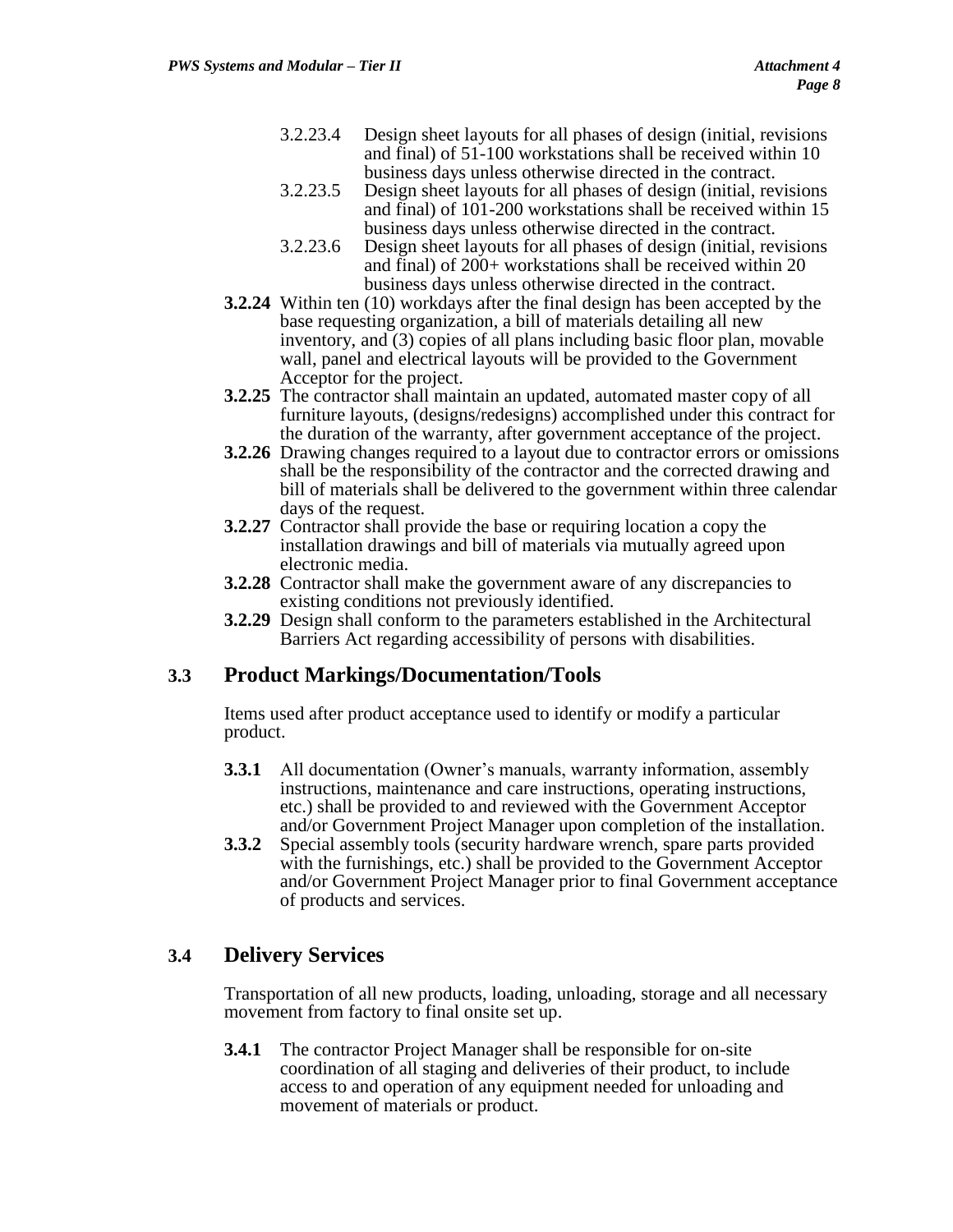- **3.4.2** Contractor shall be responsible for determination of the appropriate delivery method and handling, based on site conditions to include the nonexistence of loading docks and equipment at any given location. Special circumstances may be identified by and negotiated with the Contracting Officer.
- **3.4.3** Delivery shall be in accordance with the terms of the contractor's agreement. If the ordering activity designates an accelerated delivery schedule it will be identified in the contract.
- **3.4.4** A maximum of 30 days storage for new products shall be included in the contractor's agreement.
- **3.4.5** Work shall comply with applicable building standards and codes, specifically: National Electrical Code (National Fire Protection Association (NFPA 70) and National Life Safety Code (NFPA 101).
- **3.4.6** The contractor shall be responsible for following all safety and security guidelines within the area in which work is being performed, to include securing any contractor owned tools or equipment, and any on site storage being utilized.
- **3.4.7** The contractor shall maintain accountability and control of any keys provided and shall return them to the Government Acceptor upon completion of work. Duplication of keys or other means of access is not authorized.
- **3.4.8** The contractor shall prevent its personnel from entering any area other than the designated work area.
- **3.4.9** The contractor shall maintain a means of egress within all designated work areas to comply with fire codes.
- **3.4.10** The contractor shall ensure its personnel eat, drink, or smoke only in designated areas.

#### **3.5 Installation and Removal Services**

Manufacturer certified professionals to install systems and modular furniture per the approved design drawings.

- **3.5.1** Each dealership shall be able to provide, or capable of obtaining support services to include removal and warehousing of the proposed systems furniture and demountable walls.
- **3.5.2** The contractor shall appoint an authorized representative who will be the company's senior representation on site for all customer communication and enforce compliance of all requirements for the project. This representative shall have a physical presence during any delivery and throughout installation unless agreed to by the Government Acceptor and/or Government Project Manager. Resumes and letters of intent shall be provided for these employees.
- **3.5.3** The contractor representative shall meet with Government Acceptor and/or Government Project Manager to review the installation drawings prior to installation.
- **3.5.4** The contractor shall install new systems and modular furniture in accordance with each requirement statement and basic component floorplan, panel plan and electrical plan, designed and provided by the contractor with each purchase.
- **3.5.5** Contractor shall be liable for any damage to government property caused by the contractor or their representatives.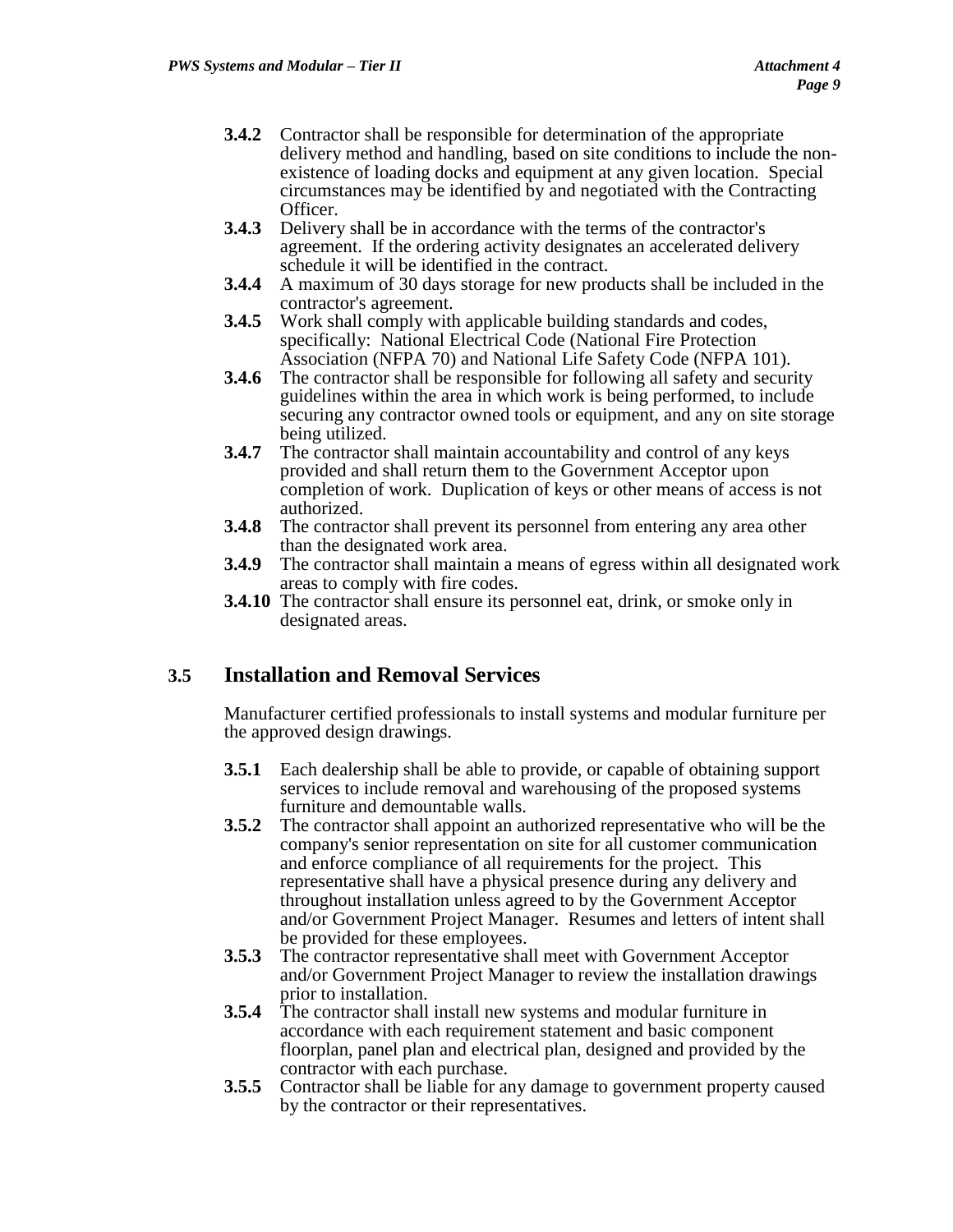- **3.5.6** During installation the contractor shall protect all furniture and building materials, to include carpet, existing within the space with industry approved protective coverings inclusive of craft paper, moving blankets and such type material. The contractor shall not use protective materials that will leave any type of residual print, outline or imaging on any furniture or building materials. Contractor shall not repair damage to finishes but will be responsible to pay for damages. The government will make repairs and back charge the installation contractor.
- **3.5.7** Reserved
- **3.5.8** The contractor shall uncrate/unpack all new items and perform required assembly in accordance with the manufacturer instructions.
- **3.5.9** Services shall include inspection of product for shipping damage. If damage is found it shall be the responsibility of the contractor to notify the authorized government representative and make all arrangements for replacement or repair of the item(s) damaged. Damaged items are not to be installed unless otherwise directed by the Government Acceptor.
- **3.5.10** Services shall include assembly of new product to conform to final Air Force approved design drawings.
- **3.5.11** Any furnishings attached to the building shall be attached securely.
- **3.5.12** Installation of new systems and modular furniture must be under the oversight of an onsite manufacturer certified installer. Resumes and letters of intent shall be provided for these employees.
- **3.5.13** The contractor shall ensure that all communication outlet faceplates are provided with the new furniture and accommodate a standard RJ45 quad port or fiber-inserts that will be provided by the local communications group or general contractor.
- **3.5.14** Services shall include removal of packing materials from the installation.
- **3.5.15** Reserved
- **3.5.16** Reserved
- **3.5.17** All trash removed from the worksite shall be disposed of in accordance with state laws, and packaging and other recyclable materials shall be recycled where ever possible.
- **3.5.18** The contractor shall maintain environmental controls when working in any Air Force facility, to include but not limited to keeping doors shut and lights off when not in use and turning off vehicle engines when parked.
- **3.5.19** Light fixtures shall have appropriate lamps and be in working order.
- **3.5.20** Prior to acceptance, the contractor shall clean all new furniture only with the manufacturer's recommended cleaning agents/products.
- **3.5.21** The contractor shall provide all new components, completely assembled, installed, and operational, including keys in each lock set.
- **3.5.22** New furniture, equipment, and accessories shall be level, square, and in proper alignment with adjoining furniture. All drawers should operate smoothly and stay closed when not in use.
- **3.5.23** The contractor shall inspect to ensure the new furniture is free of surface dirt and defects, the installation is complete, and the new furniture is ready for use.

#### **3.6 Inspection/Acceptance Checklist**

Validation between the contractor and the Government Acceptor that all product has been installed according to manufacturer guidelines and customer specifications.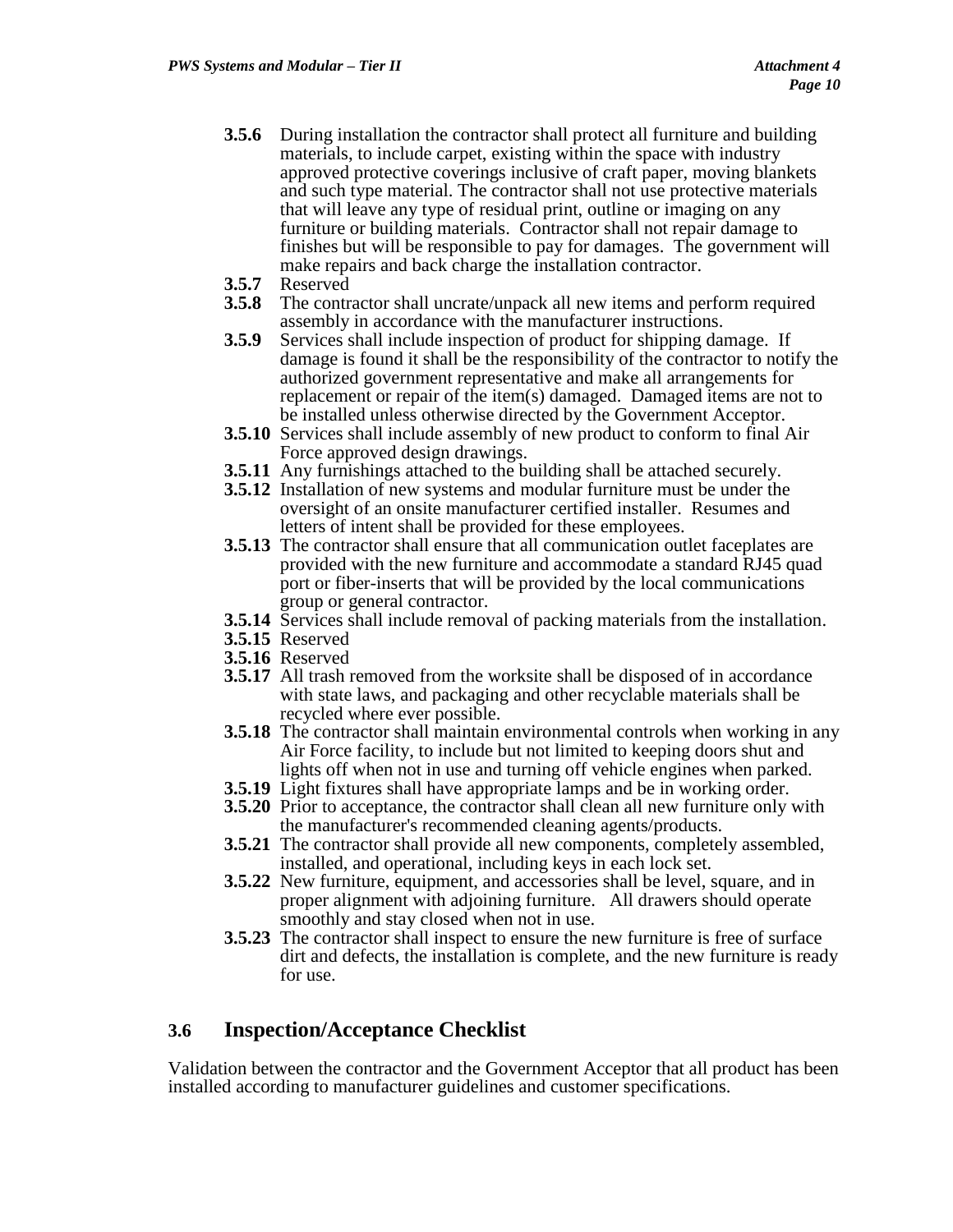- **3.6.1** A post-installation walkthrough shall be coordinated with the contractor's authorized representative and Government Acceptor and/or Government Project Manager.
- **3.6.2** All areas requiring correction shall be documented in a punch list by the contractor and provided to the authorized government representative upon completion of a joint walk through by the contractor and authorized government representative.
- **3.6.3** A final walk through will be performed with the contractor and the Government Acceptor and/or Government Project Manager to ensure all punch list items have been addressed to the satisfaction of the Government Acceptor.
- **3.6.4** Upon completion of all contract requirements, the contractor will submit to the Government Acceptor the Inspection/Acceptance Checklist (Attachment 1 to this PWS) and documentation of completed punch list items. The Government Acceptor will complete the Inspection/Acceptance Checklist and return it to the contractor. The Contractor may then submit a final invoice in the Wide Area Workflow system (WAWF) [\(https://wawf.eb.mil/](http://www.wawf.eb.mil/)) and will attach an electronic copy of the signed Inspection/Acceptance Checklist to the invoice submission.

### **4.0 Product**

#### **4.1 Monolithic Panels and Components**

The contractor shall supply all monolithic panel system parts and components needed to fulfill a complete office as referenced on the Air Force Installation Contracting Agency's (AFICA) Tier I Contracts.

#### **4.2 Stackable Panels and Components**

The contractor shall supply a stackable panel system product as referenced on the AFICA Tier I Contracts.

#### **4.3 Modular Furniture**

The contractor shall supply a modular furniture product as referenced on the AFICATier I Contracts.

#### **4.4 Demountable Walls**

The contractor shall supply demountable wall product as referenced on the AFICATier I Contracts.

### **5.0 Government Furnished Property/Support**

**5.1** Base support includes Government-controlled working space and utilities.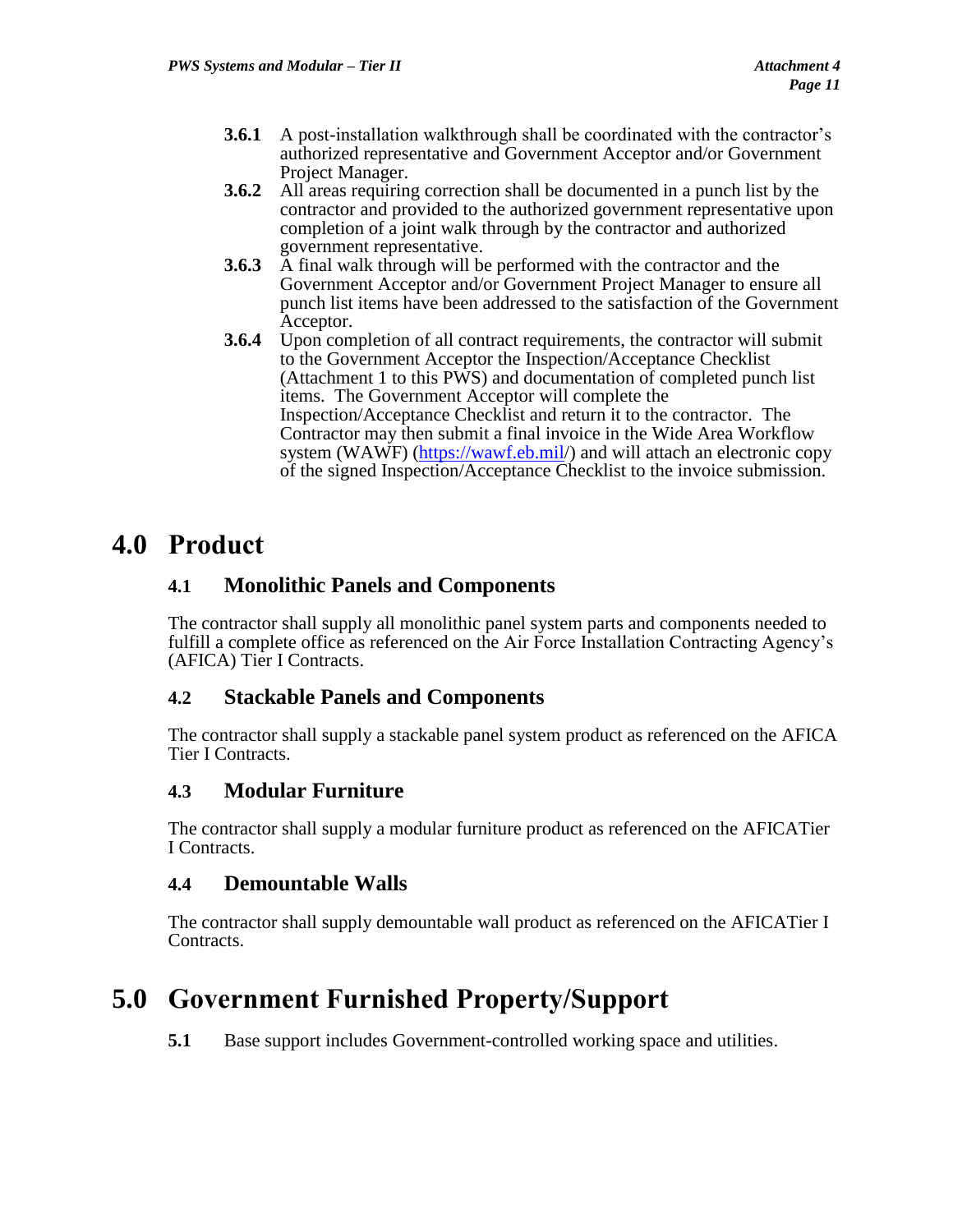### **6.0 Site Conditions**

- **6.1** Standard site conditions shall be considered those that include:
	- **6.1.1** Free and clear hard surface access to the receiving and installation location during regular working hours
	- **6.1.2** Parking and off-loading area suitable for access by a semi-trailer combination or truck within 100 feet of the building entrance closest to product installation area
	- **6.1.3** Threat condition level of the base is Alpha. This requires dealer personnel to get base access in order to complete the product installation.
	- **6.1.4** A staging area adequate to sort, stage and uncrate products along with a waste receptacle suitable for disposal of materials
	- **6.1.5** Includes electric power, working lights, heating and air conditioning, and access to a working freight elevator if location is on a floor other than the first floor
	- **6.1.6** Current and correct CAD drawings of the building shell
	- **6.1.7** A building ready for the installation of furniture (i.e. other tasks such as painting and flooring are complete so as not to cause any delays in performance)
- **6.2** Contractor shall notify the Contracting Officer of any deviations from the above standards, as well as any requests for equitable adjustment to the contract price.

### **7.0 Additional Services Information**

The below items are for consideration by the local contracting officer prior to issuing a request for proposals or quotes. It is informational only and should not be included in the Not to Exceed (NTE) pricing or percentages of the Tier I contracts.

- **7.1** The contractor shall utilize any existing government product to its maximum as applicable when project includes add on parts to existing systems furniture.
- **7.2** Services shall include product transportation of existing inventory as required.<br>**7.3** Services shall include cleaning of product such as steam cleaning reused panels
- **7.3** Services shall include cleaning of product such as steam cleaning reused panels and removal of dirt and debris from existing products.
- **7.4** Services shall include removal and/or disposal of all excess product and transport to the Air Force approved warehouse or other location as specified.
- **7.5** Upon request, contractor shall be able to provide professional electrical and cabling services. Any electrician provided by the contractor shall be a licensed electrical contractor. Any cabling specialist provided by the contractor shall be a Building Industry Consulting Service International, Inc. (BICSI) certified.
- **7.6** The contractor shall be responsible for collection of information relevant to the redesign of a space. Examples could include personnel interviews, questionnaires and walk-through inspections of the facility as well as the existing furniture database (if available).

### **8.0 Quality Assurance**

**8.1** Contractor performance shall be measured and assessed using the Performance Objectives listed in the Description of Services (3.0). Contractor Performance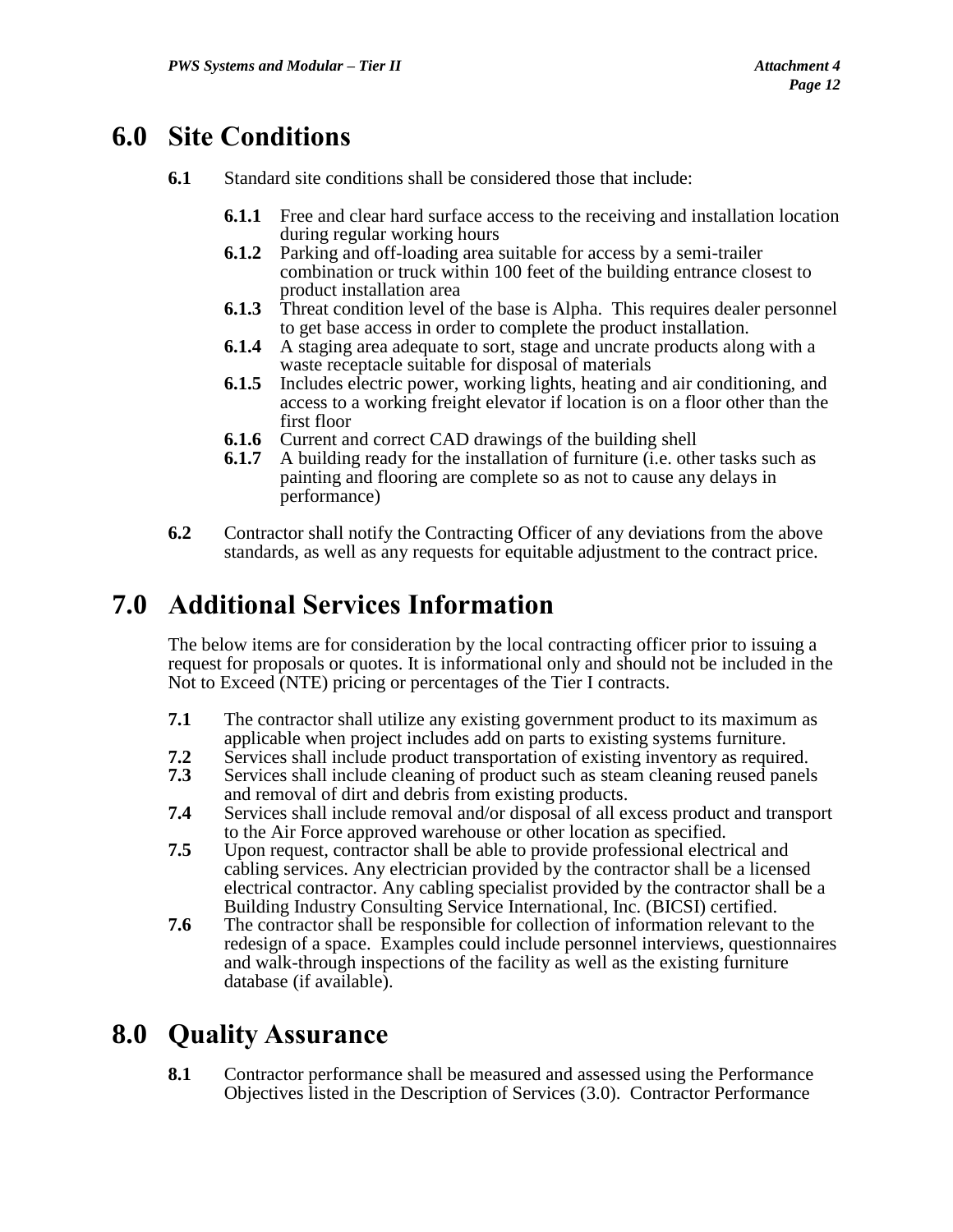Objectives are derived from the contract performance work statement. Performance surveillance shall be accomplished in accordance with the Performance Plan. *See Inspection Acceptance Checklist.*

### **9.0 Voluntary Protection Program (VPP)/Safety**

- **9.1** Voluntary Protection Program: The Air Force is part of the AOSHA VPP. All contractors are required to familiarize themselves with the requirements of the VPP. Information on VPP can be accessed at **<http://www.osha.gov/desp/vpp/index.html>**.
- **9.2** An Applicable Quality Control Plan must identify the processes and procedures the contractor will use to track compliance with the Safety and Health Plan, and the process and procedures that will be used to correct violations. The Contractor must provide Total Case Incidence Rate (TCIR) and Day Away, restricted and or Transfer Case Rate (DART) to *(TBD at the local level)* by *(Date TBD)* each year. Upon award of the contract, the contractors working at *(location TBD)* will have a safety briefing *(CDRL A00X TBD if VPP applies).*

### **10.0 Base/Installation Specifics**

- **10.1** All commercial trucks must enter through *[enter gate name/#],* which is *[enter most direct base directions]*, for inspection. In accordance with the Installation [enter SFS info]; base entry procedures must adhere to delivery vehicle process requirements mandated by the Wing (state applicable regulation info). Once at *[enter gate name/#:]*, the driver must have a current pass *[enter form# used by base]* from *[insert building # for POC for handling base entry], [enter base directions]*, and be able to show:
	- A current Vehicle Registration
	- A current Proof of Insurance
	- A valid and current Driver's License for the driver
	- A valid and current Driver's License or other State Identification for any passenger(s) in the vehicle.
- **10.2** Gate Procedures:
	- Once at *[enter gate name/#],* be prepared to exit the vehicle and allow for vehicle inspection. At this time you may ask for directions to your final destination.
	- If the final destination requires the driver to leave *[enter gate name/#],* and reenter the base through an alternate gate, the pass received will be sufficient documentation for entry into both gates, within a pre-established time directed by the Security Forces representative.
	- Arrival at the appropriate gate after the designated allotted time will result in non-admittance to the installation.
	- This procedure will occur each time a commercial truck requests access to the base.
- **10.3** Current Bill of Lading (BOL) to get delivery driver and the vehicle on base. BOL must include the AF installation name, date of anticipated delivery, and specific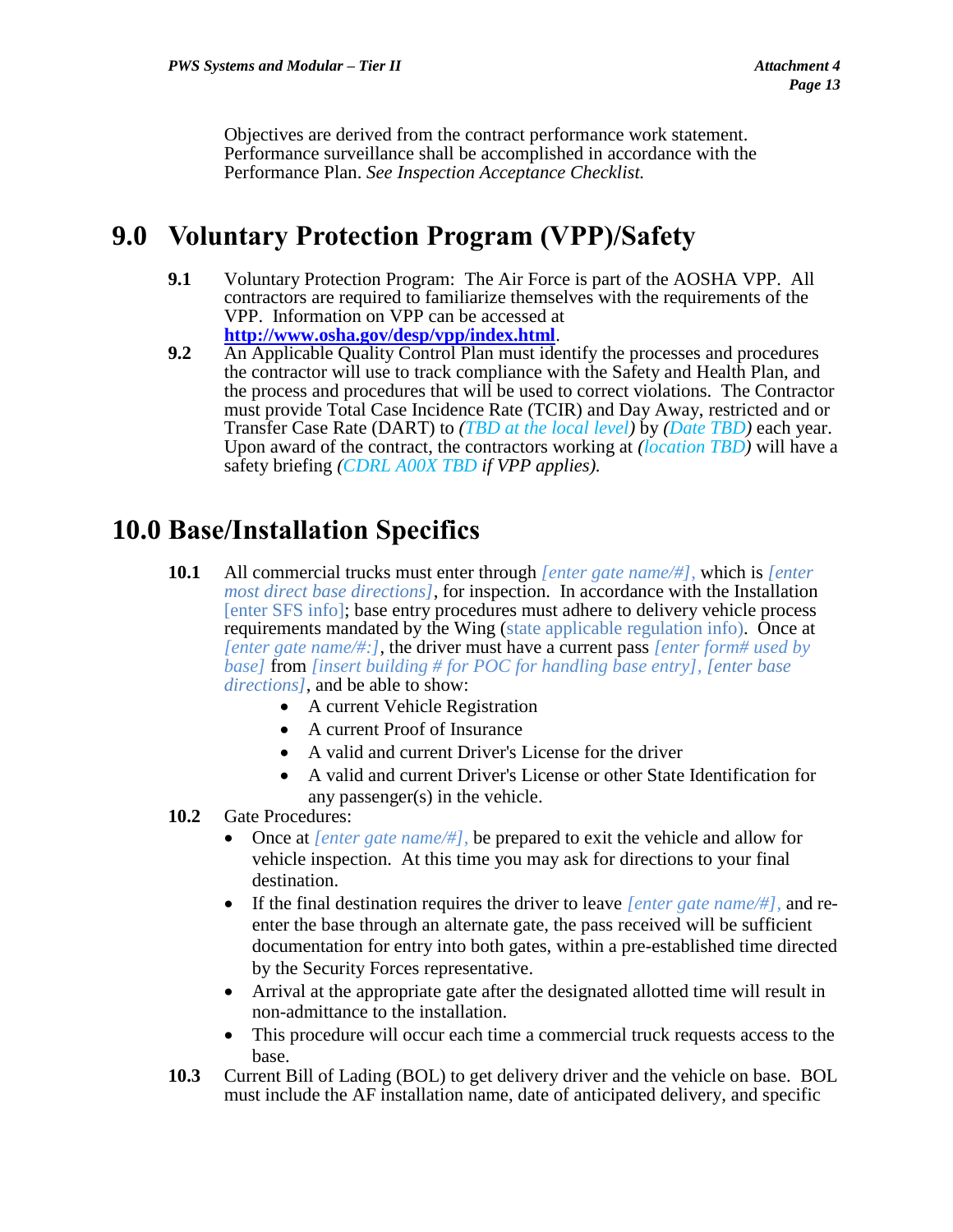destination (including building number, street address, and point of contact information).

- **10.4** Personnel should the following items when entering an installation:
	- Current Registration for all vehicles
	- Current Proof of Insurance for all vehicles
	- Valid driver's license for each driver
	- Valid driver's license or other state identification for each passenger
	- Depending on the current Force Protection Condition, a government representative may be required to sponsor those people in person at Pass & ID, *[enter building #]*.
	- The sponsor must state the guest's purpose and destination. It is the responsibility of the contractor to validate this need with their government POC prior to their arrival so as to coordinate the arrival time accordingly. Sponsors may request that a pass be applicable for multiple days if needed.
- **10.5** To sponsor 10 or more people, a typed list of those people must be submitted by the Government Acceptor in Word or Excel format, stating LAST NAME then FIRST NAME of each person. The sponsor must submit that list to Pass & ID [enter building #], no fewer than three days prior to the anticipated arrival. Names listed must be complete names, (no nicknames), and correspond to the names on the state ID for each person.
- **10.6** Mission Essential Services: Contractors are not considered mission essential.
- **10.7** Prohibitions: Firearms may not be brought on base under any circumstances. Individuals with criminal records are not allowed on base. Contractor personnel are prohibited from sponsoring guests onto the installation.

### **11.0 Reporting Requirements**

**11.1** The contractor should submit the data relative to this contract to its Manufacturer for reporting purposes. This information is necessary to support the quarterly data report the Manufacturer will be required to submit to the Furnishings Commodity Council, Air Force Installation Contracting Agency (AFICA).

### **12.0 Deliverables (CDRLs)**

- 12.1 (CDRL A00X) Design<br>12.2 (CDRL A00X) Installa
- **12.2** (CDRL A00X) Installation
- **12.3** (CDRL A00X) Product CDRLs<br>**12.4** (CDRL A00X) TBD
- **12.4** (CDRL A00X) TBD<br>**12.5** (CDRL A00X) TBD
- **12.5** (CDRL A00X) TBD<br>**12.6** The Government has
- **12.6** The Government has full ownership of all formal deliverables and required supporting documentation with regard to use, distribution and reproduction.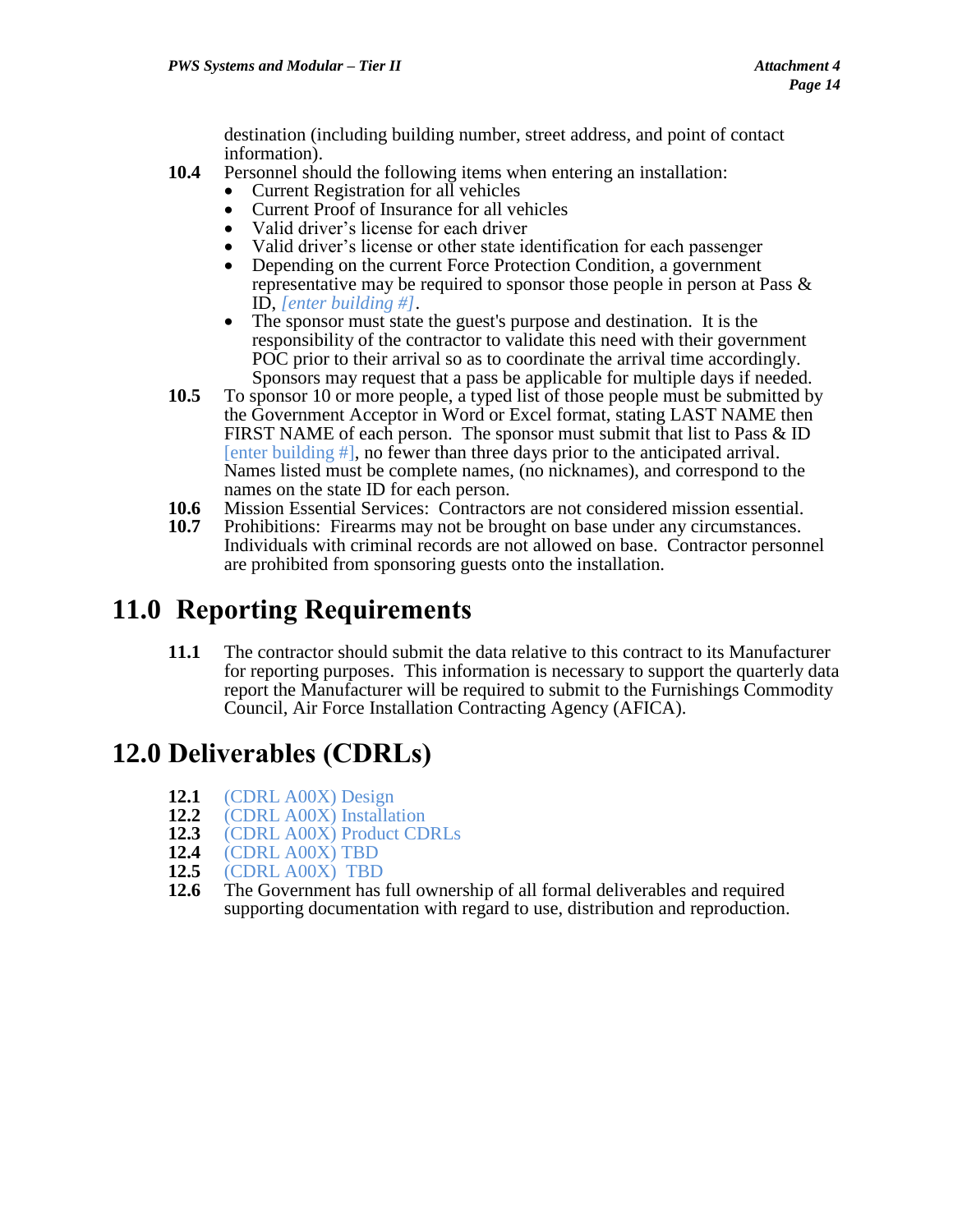# **13.0 Services Summary**

| Performance Objective                                                                                                                                                                                               | <b>PWS</b><br>Paragraph | <b>Performance Threshold</b>                                                                                                                                 | Surveillance<br>Method                                                | Frequency |
|---------------------------------------------------------------------------------------------------------------------------------------------------------------------------------------------------------------------|-------------------------|--------------------------------------------------------------------------------------------------------------------------------------------------------------|-----------------------------------------------------------------------|-----------|
| $SS$ 1) General $-$<br>Oversight and<br>accountability for all<br>people and equipment<br>used and product<br>ordered for a project                                                                                 | 3.1                     | No more than 1 customer<br>complaint per time period<br>and resolution of all issues<br>identified by the<br><b>Government Acceptor</b><br>within 24 hours   | Inspection                                                            |           |
| $\overline{\text{SS }2)}$<br>Design - design was<br>provided within the<br>allotted time frame,<br>fulfills the customer's<br>requirements and fits<br>appropriately within the<br>site conditions of the<br>space. | 3.2                     | Zero late delivery of<br>designs. Issues relating to<br>customer requirements<br>and site conditions will be<br>successfully resolved<br>within 24 hours.    | Random<br>sampling by<br>Government<br>Acceptor and<br>trend analysis |           |
| SS3)<br>Product Markings -<br>products are labeled<br>with appropriate<br>markings so future users<br>can identify them at a<br>later date.                                                                         | $\overline{3.3}$        | Minimal mistakes in<br>product markings (less<br>than 1%). Mistakes shall<br>be corrected within 24<br>hours of identification by<br>the Government Acceptor | Inspection<br>and customer<br>feedback                                |           |
| SS <sub>4</sub><br>Delivery – delivery time<br>met expectations and<br>was unloaded by<br>appropriate contractor<br>personnel using<br>appropriate equipment<br>without damage.                                     | $\overline{3.4}$        | Zero late deliveries.<br>Damage resolved in<br>accordance with the PWS.                                                                                      | Inspection                                                            |           |
| SS 5<br>Installation/Removal-<br>product was uncrated.<br>and assembled per<br>manufacturer's<br>instructions and per<br>customer's approved<br>layout within the allotted<br>time frame                            | 3.5                     | No more than one<br>customer complaint per<br>month. Complaints must<br>be successfully resolved<br>within 24 hours.                                         | Inspection                                                            |           |